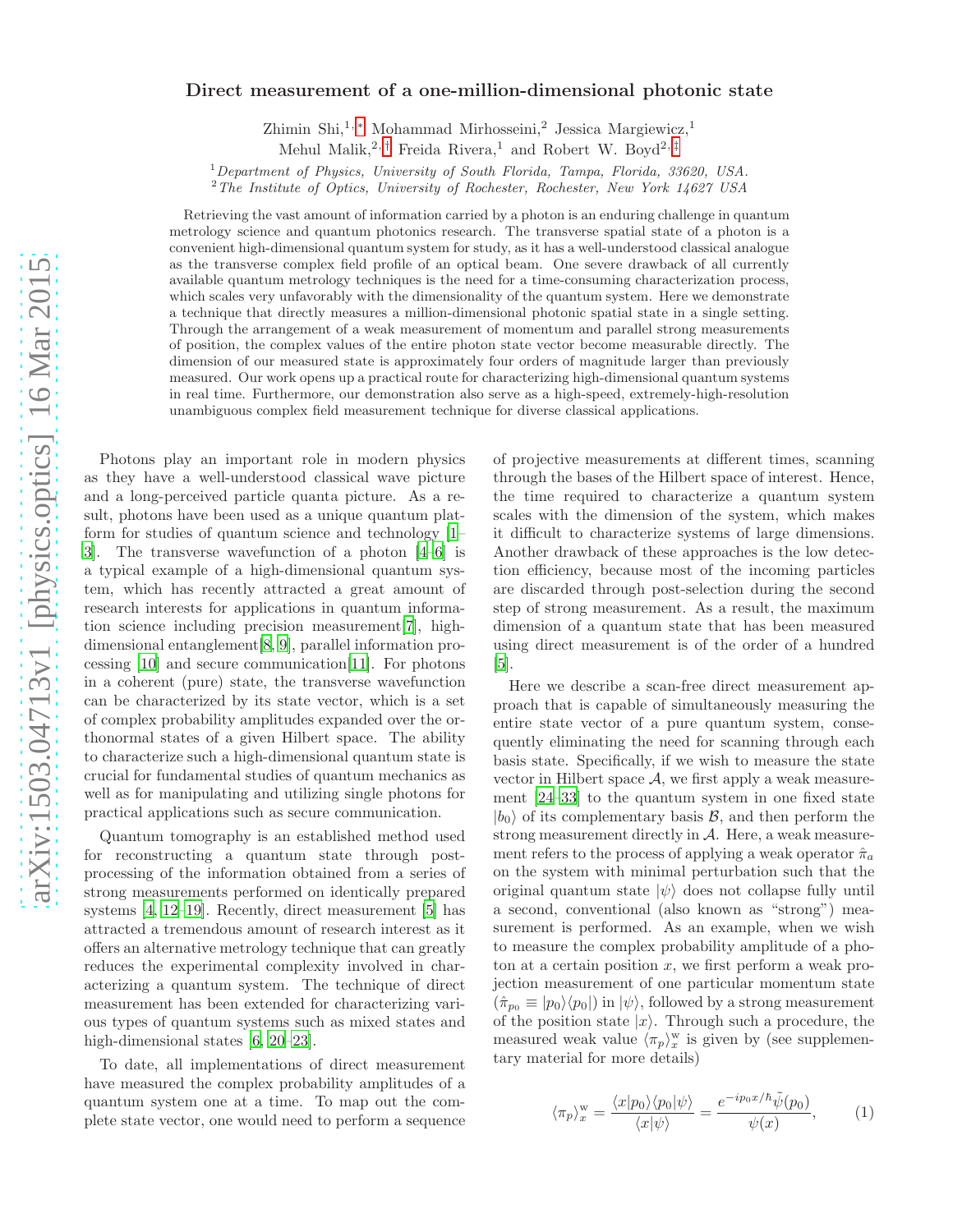where  $\psi(p)$  and  $\psi(x)$  denote the state vector of the photon expressed in the momentum and position bases, respectively. When we apply the weak measurement in the zero-momentum state,  $p_0 = 0$ , the expression of the weak value simplifies to

$$
\langle \pi_{p_0} \rangle_x^{\mathbf{w}} = \frac{\nu}{\psi(x)},\tag{2}
$$

where  $\nu \propto \tilde{\psi}(0)$  is a constant which can be determined through normalizing the state vector.

One sees that the average result of such a measurement directly leads to the complex probability amplitude of the photon at position  $x$ . The main advantage of our approach is that the weak value  $\langle \pi_p \rangle_x^{\text{w}}$  at all positions can be measured simultaneously. This is because the strong measurement in  $x$  can be performed on all position states at the same time through the use of an appropriate detector array[\[17–](#page-4-15)[19\]](#page-4-9). Thus, the need for a time-consuming scanning procedure is eliminated, and the entire state vector can be obtained in a single setting.



FIG. 1. Experimental implementation of a scan-free direct measurement on the transverse spatial state of photons. The photons prepared using a phase-only spatial light modulator (SLM) passes through a  $4-f$  imaging system. The weak measurement is performed in the momentum space, i.e., the common focal plane of the  $4-f$  system, where the linear polarization state of the photons in the zero-momentum state is rotated by a small angle  $\alpha$ . The strong measurement is performed in the position basis, i.e., the image plane, using a detector array in combination with some polarization optics, where the change in polarization for all position states is measured simultaneously. Specifically, the real and imaginary parts of the weak values are measured in terms of the rotation of the photons' polarization in the diagonal (D)–anti-diagonal (A) linear and left (L)–right (R) handed circular bases respectively, as labeled in the detector array plane. BS: beam splitter; PBS: polarizing beam splitter; HWP: half-wave plate; QWP: quarter-wave plate.

To demonstrate our scan-free approach, we apply our method to measure the continuous-variable, transverse spatial state of photons. Our experimental procedure is as follows. An ensemble of photons from a collimated laser beam with a fixed polarization state is first prepared using a phase-only spatial light modulator (SLM), which allows a high degree of control of the transverse spatial state  $\psi(x)$  of the diffracted photons [\[34](#page-4-16), [35](#page-4-17)]. The identically prepared photons pass through a 4f imaging system (see Fig. 1), during which the photons' transverse spatial state expressed in both the momentum and position bases becomes accessible at different locations. First, the weak measurement is performed in the momentum space, i.e., the mutual focal plane of the two lenses, where a second phase-only SLM, in combination with two waveplates, is used to rotate the linear polarization of the photons in the zero-momentum state  $|p\rangle = 0$  through a small angle  $\alpha$ . Parallel strong measurements for all the position states are then simultaneously performed at the image plane of the 4f system with a CCD camera, during which the change in the polarization of the photons at each position state is measured. Formally, if we use a two-dimensional vector,  $[0\ 1]^T$ , to denote the initial polarization state of the photons in the horizontal-vertical linear polarization basis, the complex probability amplitude of the photons in each position state  $|x\rangle$  is given by (see supplementary material for detailed derivation)

<span id="page-1-0"></span>
$$
\psi(x) = \langle x | \psi \rangle = \frac{\nu}{\langle \pi_p \rangle_x^{\text{w}}} = \frac{\nu'}{\left[ \langle s_f(x) | \hat{\sigma}_1 | s_f(x) \rangle - i \langle s_f(x) | \hat{\sigma}_2 | s_f(x) \rangle \right]^2}
$$

where  $\hat{\sigma}_1$  and  $\hat{\sigma}_2$  are the first and second Pauli operators, respectively,  $|s_f(x)\rangle$  is the final polarization state at each position x at the image plane, and  $\nu$  and  $\nu'$  are constants determined through normalization. Note that our specific example of measuring the transverse spatial state of photons can also be fully described using classical language (see supplementary material), as the transverse spatial state of a photon in a pure state is equivalent to the transverse complex field profile of an coherent optical beam in the classical regime. As such, our 4-f imaging portion of the experimental implementation shares certain similarity with classical point-diffraction interferometry [\[36](#page-4-18)]. However, the quantum mechanical interpretation constitutes the description for a broader range of experiments, and thus can become essential for other quantum systems for which a classical description does not exist.

In our experimental demonstration, we first characterize photons carrying orbital angular momentum (OAM)[\[37\]](#page-4-19), which has recently been the subject of many fundamental studies in quantum mechanics [\[8,](#page-4-4) [11,](#page-4-7) [38](#page-4-20)[–40\]](#page-4-21). We generate photons carrying different values of OAM quantum number l using the SLM technique described above. The real and imaginary parts of the measured weak value  $\langle \pi_p \rangle_x^{\text{w}}$  for photons with  $l = 3$  are plotted in Fig. [2\(](#page-2-0)a) and (b), respectively. One sees that the magnitude of  $|\langle \pi_p \rangle_x^{\text{w}}|$  becomes very large towards the center of the OAM beam, which is exactly expected due to the inverse relation between  $\langle \pi_p \rangle_x^{\text{w}}$  and the complex probability amplitude  $\phi(x)$  [cf. Eq. [\(3\)](#page-1-0)] of an OAM beam,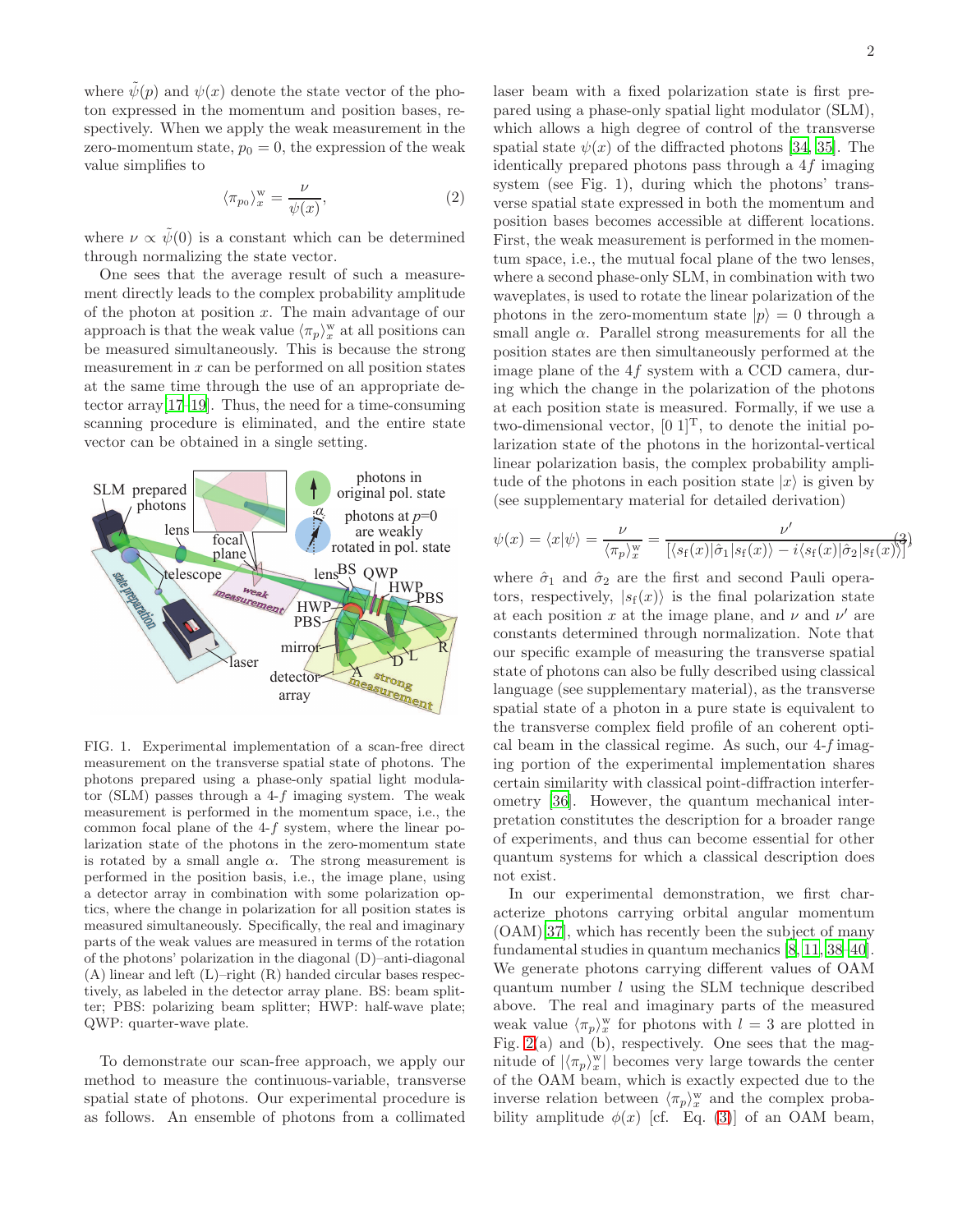which approaches zero towards the phase singularity at the center. The corresponding phase and amplitude of  $|\psi(x)|$  is shown in Fig. [2\(](#page-2-0)c) and (d), which accurately reveals the azimuthal phase structure and the central-null feature of the amplitude. We further quantify the fidelity of our measurement result using the well-defined "transition probability"  $F \equiv |\langle \pi_{\exp} | \pi_{\text{ide}} \rangle|^2$  where  $|\pi_{\exp}\rangle$  and  $|\pi_{ide}\rangle$  denotes the experimentally measured and the ideal photon states, respectively. The fidelity of the shown  $l = 3$  OAM mode in the spatial Hilbert space is calculated to be approximately 0.86. Note that the nonideal optical system we use to generate the photon state also contribute partially to the non-unity value of our measured fidelity. Nonetheless, the high fidelity of our result demonstrates that our direct measurement technique is indeed capable of measuring the complex-value quantum state vector with very high accuracy. Similarly highquality results are obtained for photons carrying other quantum numbers of OAM, and the measured phase profile of the OAM modes with  $l$  ranging from  $-2$  to 2 is shown in Fig.  $2(e)$ -(h). Note that the OAM modes does not constitute the Hilbert space of study here, but are used rather as examples of arbitrary transverse spatial state the photons can be in. We have the full control of the complex probability amplitude of the photon at each spatial points The dimensionality of our measured state is approximately 1.2 million, which is determined by the spatial extent of the photons (approximately 7 mm in diameter) and the discretization of our detector array (with pixel size of  $5.4 \ \mu \text{m}^2$ ). The effective dimensionality of the measured continuous-basis position space is reduced to a fraction of a million due to the space-bandwidth-product of our imaging system. Yet, the effective dimensionality of the measured Hilbert space can be arbitrarily enlarged by optimizing the measurement apparatus, such as using larger optical components and a larger-area detector array.

We then test our method on photons with more arbitrary transverse state profiles. First, we impose a bullshaped letter "U" pattern on the amplitude profile of the photons and with various Zernike phase profiles. The obtained magnitude of the probability amplitude  $|\psi(x)|$ is shown in Fig.  $3(a)$ , which is in good agreement with the result obtained using conventional intensity (strong) measurements [see Fig.  $3(b)$ ], i.e., the square root of a direct image captured by the camera. We also measure photons with a gradually-varying amplitude profile carrying various Zernike polynomial phase structures. One measured  $|\psi(x)|$  using our direct approach is shown in Fig. [3\(](#page-3-4)c), and a cross section of  $|\psi(x)|$  (the thick red line) is plotted in Fig. [3\(](#page-3-4)d) in comparison with the conventional strong measurement result (the thin blue line). Note that the theory of our approach assumes that the perturbation due to the weak measurement in the momentum space is sufficiently weak that the rotation of the polarization state of photons in each position state



<span id="page-2-0"></span>FIG. 2. The measured (a) real and (b) imaginary parts of the two-dimensional weak values and the corresponding (c) phase and (d) amplitude profiles of photons carrying orbital angular momentum (OAM) with quantum number  $l = 3$ . The measured weak values have very large magnitude towards the center of the mode and therefore is truncated for better visualization purposes. (e)-(h): The extracted phase profile of photons carrying OAM with quantum number  $l$  ranging from -2 to 2.

is small. This imposes a practical limit on the minimum probability  $(|\psi(x)|^2)$  that can be accurately measured, which is experimentally determined by the accuracy of the polarization measurement in our case.

Since the expectation values of  $\langle s_f(x)|\hat{\sigma}_1|s_f(x)\rangle$  and  $\langle s_f(x)|\hat{\sigma}_2|s_f(x)\rangle$  at all position states are measured in parallel, our approach is capable of monitoring the dynamic variation of the complex amplitude profile of an ensemble of photons, either in coherent states or in single-photon states [\[41\]](#page-4-22), in real time. To illustrate such capability, we impose a dynamically-changing phase profile on the photons with a constant amplitude within a circular aperture. The encoded phase structure switches among various rotating Zernike polynomial functions, and the dynamic evolution of the complex probability of the photons is recorded continuously using the camera in movieshooting mode at 14 frames per second. The measured dynamical variation of the phase profile of the photons is shown in the supplementary movie S1, which accurately reveals the designed variation pattern.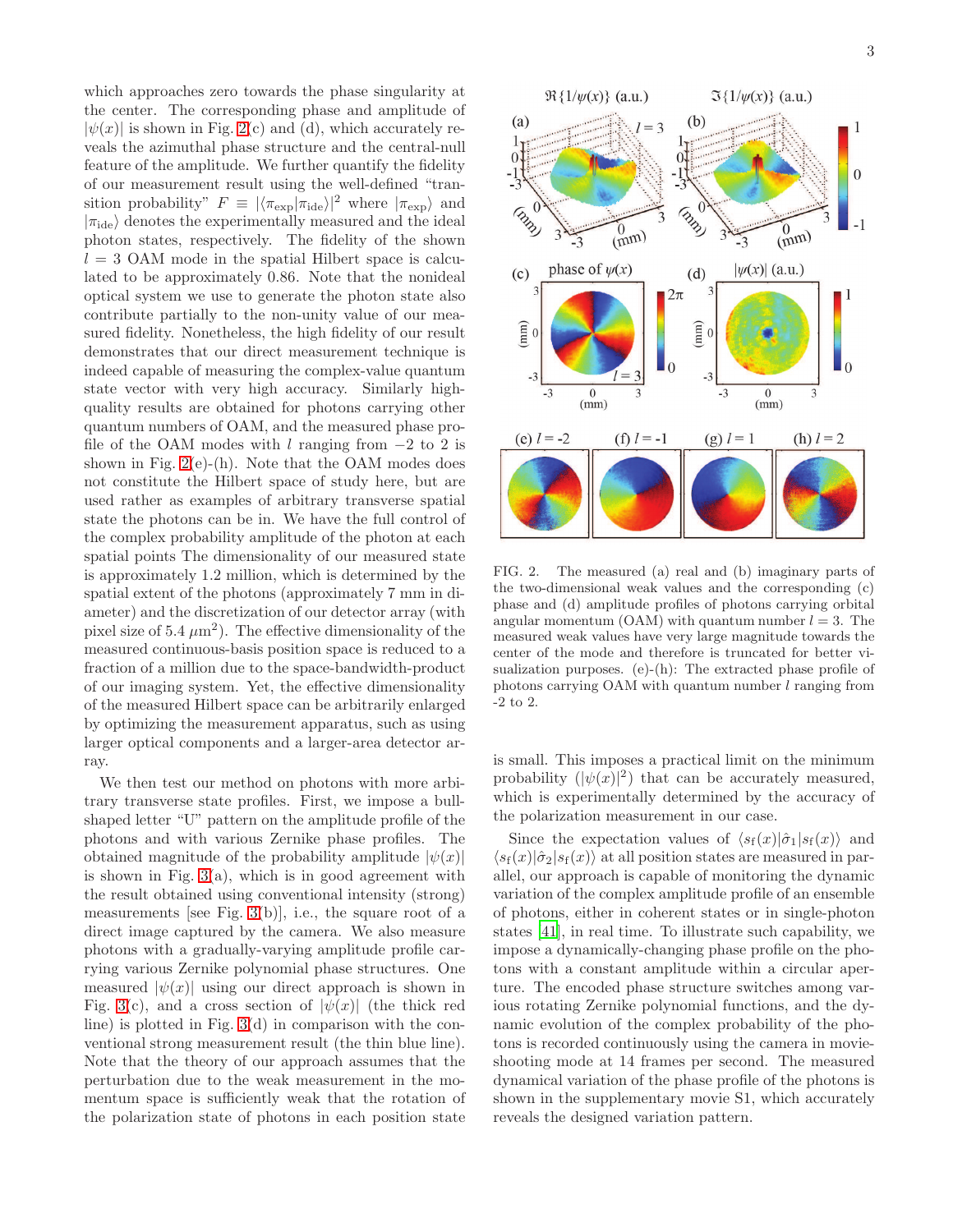

<span id="page-3-4"></span>FIG. 3. Upper row: The measured magnitude of the probability amplitude  $|\psi(x)|$  of photons with an amplitude profile incorporating a University of South Florida "Bull" logo using (a) our direct measurement approach and (b) conventional strong measurement. Lower row: (c) The measured magnitude of the probability amplitude  $|\psi(x)|$  of photons with a truncated Gaussian amplitude profile using our scan-free direct measurement approach; and (d) one cross-section of the directly measured result (thick red line) in comparison with result of the conventional strong (intensity) measurement (thin blue line). The actual  $|\psi(x)|$  profile is the result of diffraction and propagation of the photons through our non-ideal imaging system.

One should note that even though we measure a large ensemble of identically-prepared photons in our experiment, our procedure determines the complex transverse spatial state of each photon, as has been demonstrated in previous direct measurement studies [\[5,](#page-4-10) [22\]](#page-4-23). Meanwhile, both the approach outlined here and the experimental apparatus are directly applicable to identically-prepared single photons, provided that we use detector arrays that are capable of detecting single photons with high quantum efficiency such as SPAD arrays, commercial cooled CCD cameras[\[19](#page-4-9), [32\]](#page-4-24), electron-multiplying CCD cameras [\[42\]](#page-4-25) or intensified CCD cameras [\[41\]](#page-4-22). Note that lower quantum efficiency of single-photon detectors would require summing over larger number of measurements on identically-prepared single photons to average out the noise, but the complex-valued state-vector of single photons can still be measured directly in a single setting through the same procedure.

The number of incoming photons needed to map out an entire state vector of dimension N using our scanfree approach is comparable to the number of photons needed to measure the complex probability amplitude of at a single position using the previous direct measurement approach [\[5\]](#page-4-10). This can also be understood by the

fact that most of the incoming photons are discarded through post-selection in previous direct measurement approaches whereas our scan-free approach does not involve any post selection. Thus, for a quantum system with a dimensionality of  $N$ , our approach is approximately N times more efficient as compared to a stateby-state scanning approach (see supplementary material for details).

Our scan-free direct measurement approach can be extended to measure the state of other quantum systems in a straightforward fashion, and it opens up the possibility to characterizing a high-dimensional quantum system in real-time for which a state-by-state scanning process would become impractically time-consuming or even infeasible. Moreover, our specific demonstration of measuring photons' transverse spatial state can be readily used to measure directly the phase profile of an optical beam, and therefore is also a promising new technology for classical wavefront sensing applications in fields as diverse as observational astronomy, free-space optical communication, and biomedical imaging.

## FUNDING INFORMATION

Mo.M., Me.M. and R.W.B. acknowledge the support from the DARPA InPho Program. In addition, R.W.B. acknowledges support from the Canada Excellence Research Chairs program, and Me.M. acknowledges support from the European Commission through a Marie Curie fellowship.

## ACKNOWLEDGMENTS

The authors thank M. Lavery and J. Leach for helpful discussions.

## SUPPLEMENTAL DOCUMENTS

See Supplement 1 and Supplement movie S1 for supporting content.

∗ [zhiminshi@usf.edu](mailto:zhiminshi@usf.edu)

- <span id="page-3-1"></span><span id="page-3-0"></span>† Institute for Quantum Optics and Quantum Information (IQOQI), Austrian Academy of Sciences, Boltzmanngasse 3, A-1090 Vienna, Austria
- <span id="page-3-2"></span>‡ Department of Physics, University of Ottawa, Ottawa, ON K1N 6N5 Canada
- <span id="page-3-3"></span>[1] L. Mandel and E. Wolf, "Optical coherence and quantum optics," (Plenum Press, New York, 1995) 1st ed.
- [2] S. Kilin, in Progress in Optics, Vol. 42, edited by E. Wolf (Elsevier Science, Amsterdam, 2001) pp. 1–90.